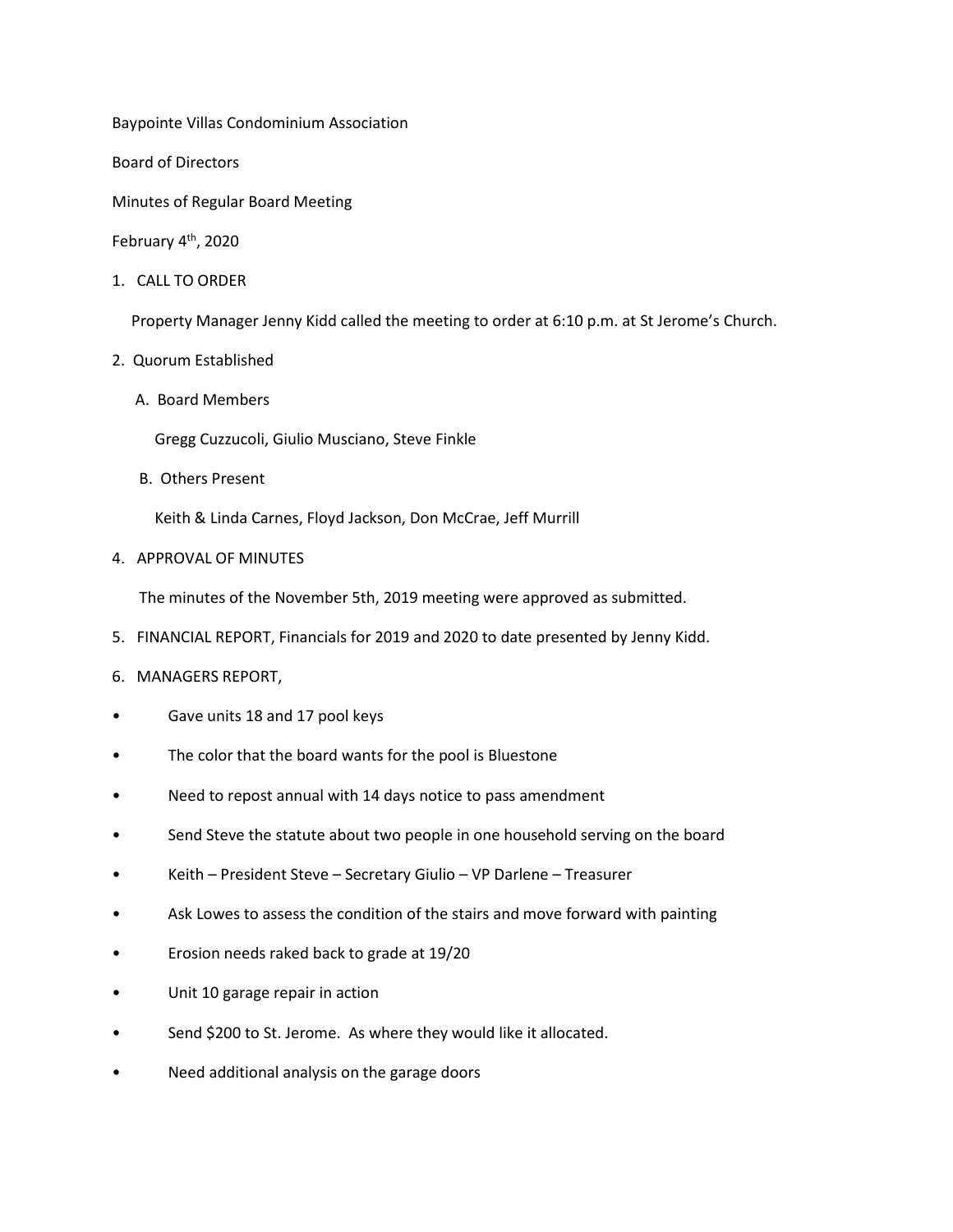- Need to check what unit keys we have at the office
- Take a look at the window treatments at the property at next property walk
- Neighbors are going to help move AC into place

## 7. OLD BUSINESS

A. Lowe's Commercial Painting was awarded the bid to repaint all stairs for \$5,600. They will also assess the work previously completed by BMCI and make recommendations for any additional repairs.

B. Erosion repairs at Units 19/20 downspout were finally repaired. But the contractor will be recalled to complete the grading in the area of the repair.

C. New pool locks are in place. Jenny will have keys at the March  $3<sup>rd</sup>$  meeting for owners who have not picked up there key. If you cannot attend, please contact Jenny to make arrangements to pick up a key.

D. Board selected Bluestone for the color of our pool finish to be completed by Pool Doctor.

E. O'Neil's Tree Service has completed pruning the property. No follow-up issues reported.

## 8. NEW BUSINESS

 A. The Board unanimously approved the nominations of Keith Carnes and Darlene Musciano to join the Board of Directors. Note: Florida Statute states the following; "In a residential condominium association of more than 10 units or in a residential condominium association that does not include timeshare units or timeshare interests, co-owners of a unit may not serve as members of the board of directors at the same time unless they own more than one unit or unless there are not enough eligible candidates to fill the vacancies on the board at the time of the vacancy." Therefore as we had a deficit of owners volunteering to serve the Board of Directors, Giulio and Darlene Musciano will serve on the Board. The Board now consists of five volunteers now serving on the Board. Keith Carnes, President, Giulio Musciano, Vice-President, Darlene Musciano, Treasurer, Steve Finkle, Secretary and Greg Cuzzucoli, Director.

B. We will continue to address the Rental Restrictions proposal at Bay Pointe at the March  $3<sup>rd</sup>$ meeting. We were short four ballots at the owners meeting in December and we did not have quorum of owners present or by proxy. Therefore the March  $3<sup>rd</sup>$  meeting will serve as the annual meeting. The proxies received are valid until March 11th

 C. The Board of Directors approved a \$200.00 donation to St Jerome Catholic Church as a good will gesture for providing free space for our monthly meetings.